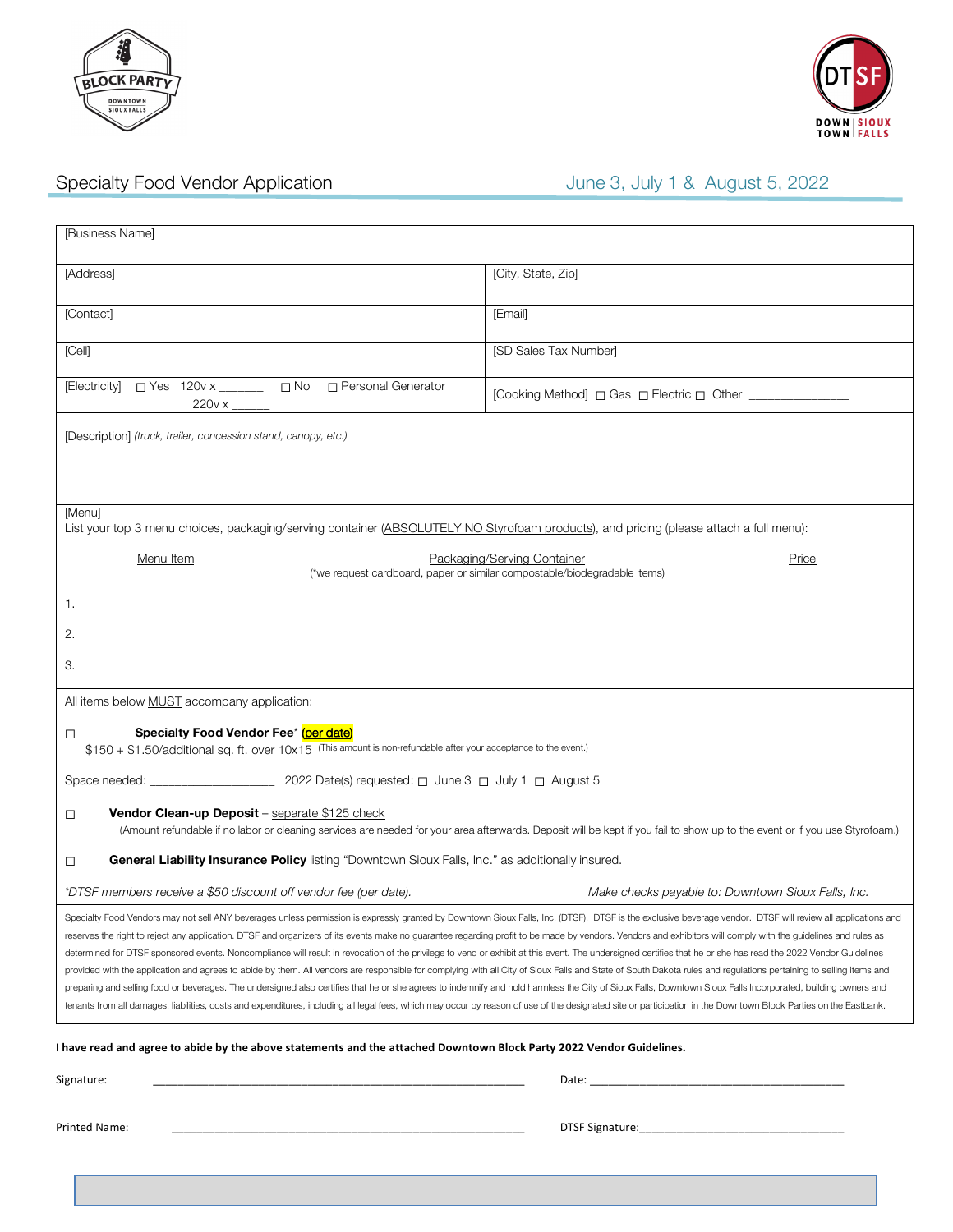## Specialty Food Vendor Application **Superinten Containers** June 3, July 1 & August 5, 2022

#### **Logistical Information**

Each Block Party will run from 5:30-11:00 p.m. Estimated attendance is 2,000 – 3,000. We will accept approximately 4 food vendors. Seating will be available for attendees, and entertainment will consist of live musical performances on stage. Vendors must be completely set up and ready for business by 5:00 p.m., and begin tear down promptly at 11:00 p.m. Arrival and set up begins between 2:30 – 3:00 p.m. the afternoon of the event. Vendors must be prepared for health inspections; these will likely take place starting at 4:00 p.m. Vendors will be given a map prior to the event indicating their location, which will be determined by the Event Coordinator.

#### **Vendor Selection Process**

DTSF members will receive first consideration to obtain a food booth. Once those are chosen, we will select outside vendors based on the following criteria: Uniqueness and attractiveness of product

- Reasonable prices/good product value to customers
- Opportunity for new vendors/variety
- Past Participation any past working experience between DTSF and vendor must be positive. Was vendor:
- o Courteous to DTSF staff and customers?
- o Obedient of rules?
- o Adherent to offering products stated in application?
- Attractive, clean setup
- Met recycling and packaging/container guidelines
- Timeliness of complete application submission

#### **Quality of Presentation/Equipment, Fire & Cleaning Regulations**

All vendors must have a professional presentation, and will be responsible for supplying their own canopy, equipment, garbage receptacle and whatever else is necessary for the successful booth operation. Signage and banners need to be clean and professional looking.

- No charcoal grills are allowed.
	- If you are cooking with grease, you must provide your own tarpaulin, which must cover the full footprint of your cooking area.

All vendors that cook anything must have an ABC fire extinguisher on hand. All vendors that cook with grease must also have a Class K fire extinguisher on hand at the event. A fire inspection may take place. Fire extinguishers must have a current tag.

All vendors must dispose of their trash and recyclables properly. Garbage receptacles will be provided, but grease and large amounts of food waste are not allowed. Please do not leave your trash bags next to event garbage receptacles. If they don't fit, or will cause the bin to overflow, you must haul them out with you.

All vendors must bring their own water (for cooking use, not to sell).

ENFORCED: We do not permit the use of Styrofoam containers in the event area. We request the use of paper or cardboard containers as they are recyclable and/or biodegradable in a landfill, and ask you to minimize wrappers for straws or utensils, as they create a large amount of litter. Compostable plastics are acceptable. Contact DTSF if you need assistance finding acceptable containers for your products.

No plastic bags – vendors will not be allowed to hand out products in plastic bags. Paper or reusable bags are acceptable.

A separate cleaning deposit check is required, but will only be cashed if additional labor or cleaning services are needed to clean your area afterwards OR if you do not show up to the event OR if you use Styrofoam. If not cashed, this check will be shredded after the event(s).

#### **Electricity**

We will do our best to provide a power source to vendors who have requested electrical.

Vendors must supply their own heavy-duty extension cords and indicate on the application how much power is needed. We will do our best to accommodate and inform you if we can't.

DTSF will have an electrician on site to assist with hook-up, and an electrical inspection will take place prior to the event starting. A fee may be charged to each vendor for this inspection, as required by Law.

#### **Menu Choices**

Please fill out your preferred menu choices with your application. We will do our best to honor those choices, but we cannot guarantee all items will be allowed. We do not want numerous vendors selling the same thing at any given event.

#### **Beverage Policy**

Specialty food vendors will not be allowed to sell or give away commercially packaged beverages such as water, soda, beer, or wine. Food vendors wishing to sell a "homemade" or no-brand product such as lemonade, coffee, or smoothies, should indicate so on their application as part of the menu selection. Allowances for these types of beverages will be made on a case-by-case basis.

#### **Insurance Requirements**

Vendors must have liability insurance for this event. At time of application, we ask that you submit a copy of your General Liability Insurance Policy listing Downtown Sioux Falls, Inc. and the City of Sioux Falls as additionally insured. No one will be allowed to vend at the Downtown Block Party on the Eastbank without proof of liability. If you have already submitted this to DTSF for a previous 2022 event and it is valid through at least September 1, 2022, you do not need to submit it again.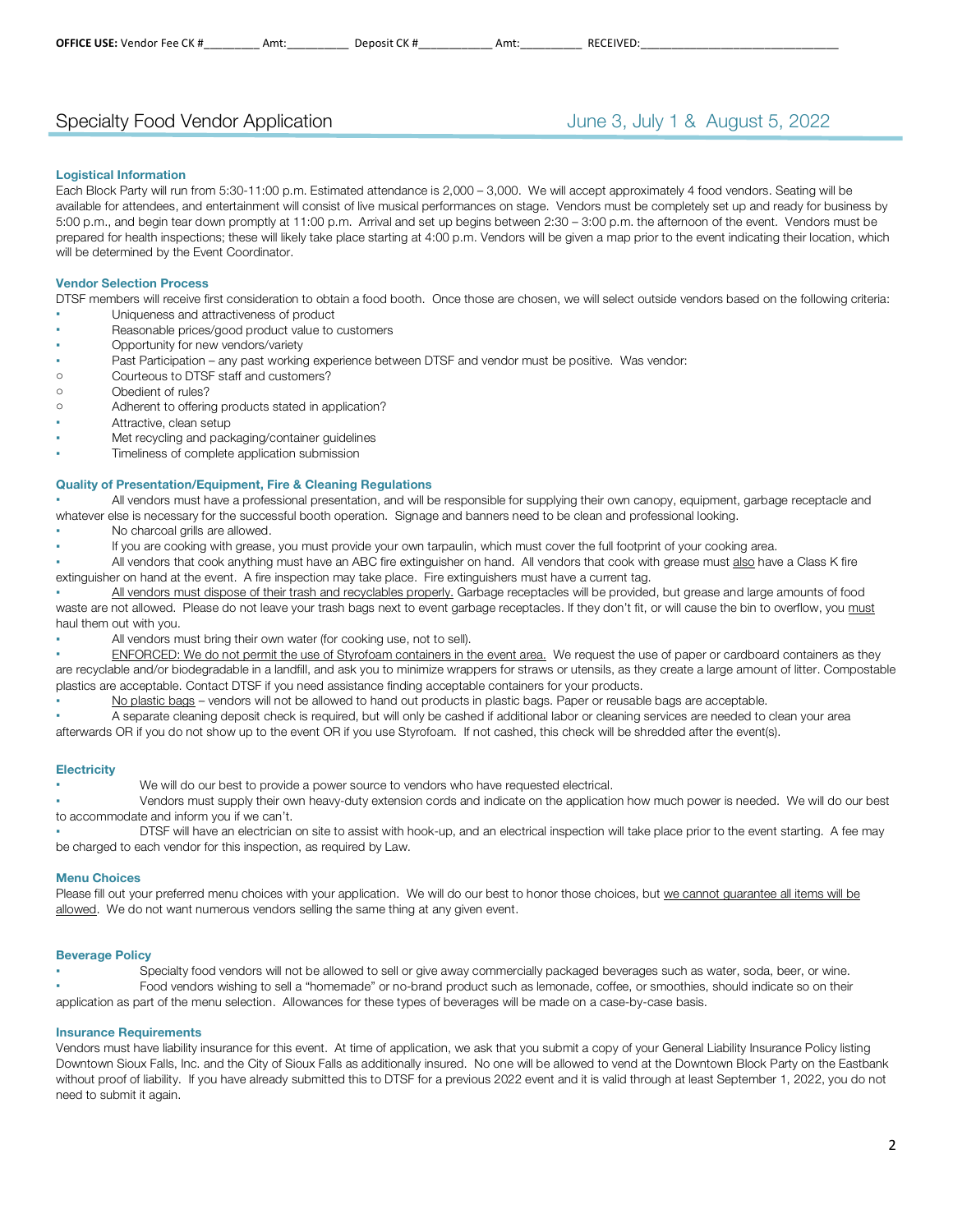#### **Application Deadline, Acceptance Notification and How to Apply**

▪ We will accept applications up until two weeks prior to the event date, or until all available spaces are full. Please call to check availability if close to event date.

You must submit the completed application along with two separate checks, one for the vendor fee and one for the cleaning deposit. The vendor fee will not be cashed until you are accepted, and the cleaning deposit will only be cashed after the event if additional labor or cleaning fees are needed to clean your area afterwards OR if you do not show up to the event OR if you use Styrofoam.

▪ If you are not accepted, you will be notified by email, and both checks will be returned or shredded. Otherwise, you will receive a participant packet (emailed) with set-up information approximately 2 weeks prior to the event.

There will be no refunds once accepted to the event, even if the event is hindered or canceled due to weather, or for any other situation. All funds are fully committed to the production, promotion, and marketing of the event.